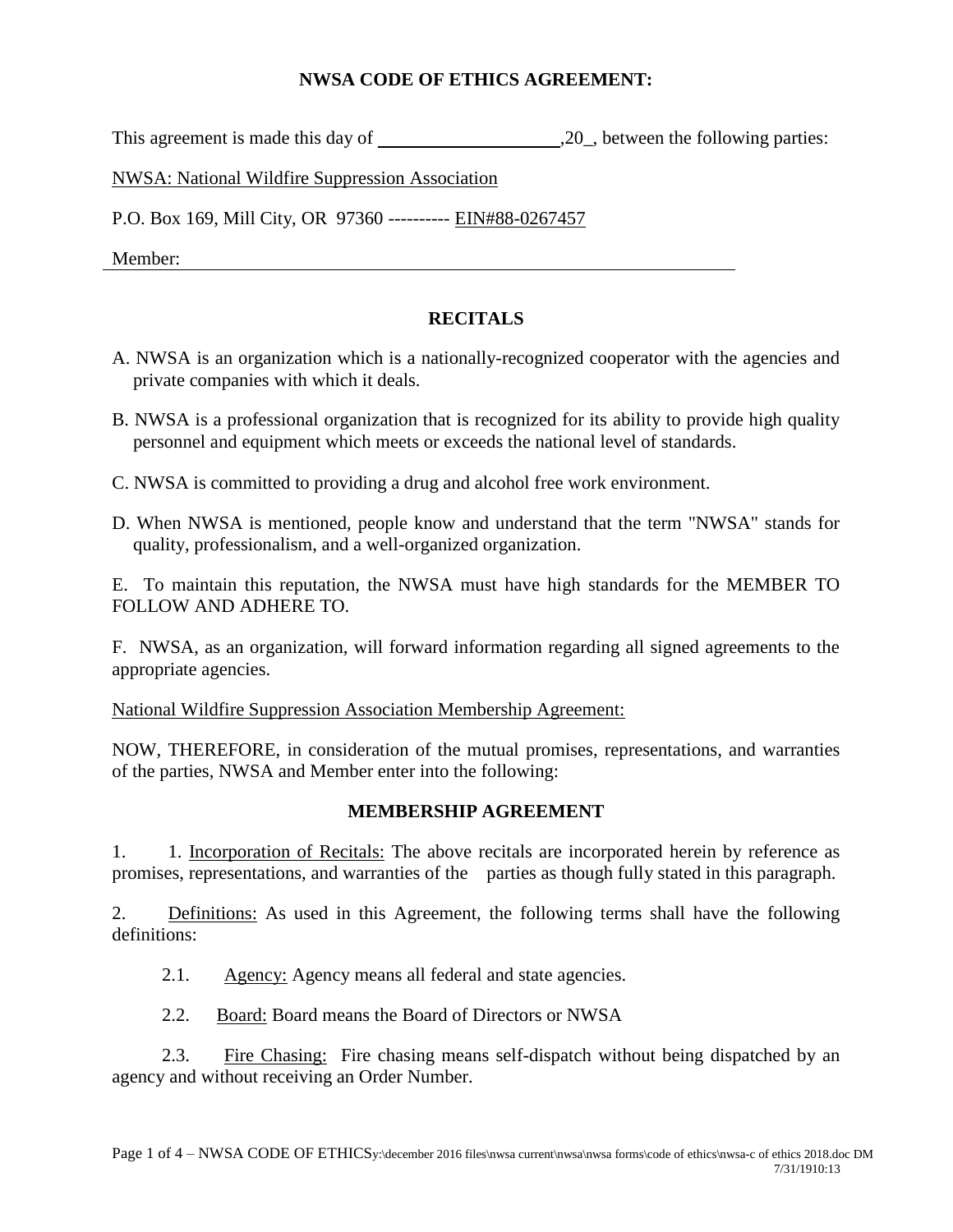2.4. Insurance. Insurance as required by Agency Contracts.

2.5. Regular Member. MEMBER means the MEMBER above described and who signed this Agreement.

2.6. Probationary Member. All new members after 12/15/2004 will be considered Probationary Members for a period of 1 year. If during that period there are any violations of the Code of Ethics the Appeal process does not apply. If membership in the National is terminated then all other Chapter memberships are null and void. Dues are not refundable, and reapplication for membership must be approved by the board.

2.7. President. President means the President of NWSA.

3. Training: All personnel provided by MEMBERS of the NWSA shall meet or exceed the minimum training requirements of the National Wildfire Coordinating Group (NWCG) Publication 310-1.

4. 4. Fire Chasing: No MEMBER of NWSA shall participate in fire chasing to gain an advantage for work. MEMBERS of NWSA shall follow the established procedures for receiving incident assignments as established by the agencies with which NWSA deals.

5. 5. Membership Dues: Membership dues shall be payable January  $1<sup>st</sup>$  but no later than March 4 otherwise the membership of that Individual, Voting Member, Vendor, or Trainer shall be terminated by NWSA for failure to pay and the member shall have to reapply to the board for reinstatement.

6. Wages Paid: All MEMBERS of NWSA shall pay the appropriate wages and benefits designated by the AGENCY CONTRACT and/or the FEDERAL and/or STATE DEPARTMENTS OF LABOR, as may applicable. All MEMBERS of NWSA shall pay their employees in a timely manner.

7. Insurance: All MEMBERS of NWSA shall provide all appropriate insurance as designated by the AGENCY CONTRACT and/or National and State regulations, and may be applicable for the area in which they are working.

8. Non-Compliance: The Board may terminate a MEMBER'S membership in NWSA in the event a MEMBER: (i) violates any provision of this agreement; (ii) violates any provision of the Bylaws of NWSA; (iii) violates any rule, regulation, or practice duly adopted by NWSA; or (iv) engages in conduct injurious or prejudicial to the interests of NWSA. Any such termination shall be made pursuant to a complaint filed by the Board or other MEMBER and processed in accordance with the provisions of this agreement. Following the termination of a MEMBER, the Board may give notice thereof to all other MEMBERS and to agencies and publications to verify such termination.

9. Contract/Agreement Compliance: All MEMBERS shall follow the terms, conditions, and intent of the contracts/agreements they sign.

10. Complaints: No MEMBER shall be terminated unless a complaint has been filed against such MEMBER in writing or such MEMBER has failed to pay dues or another debt due NWSA.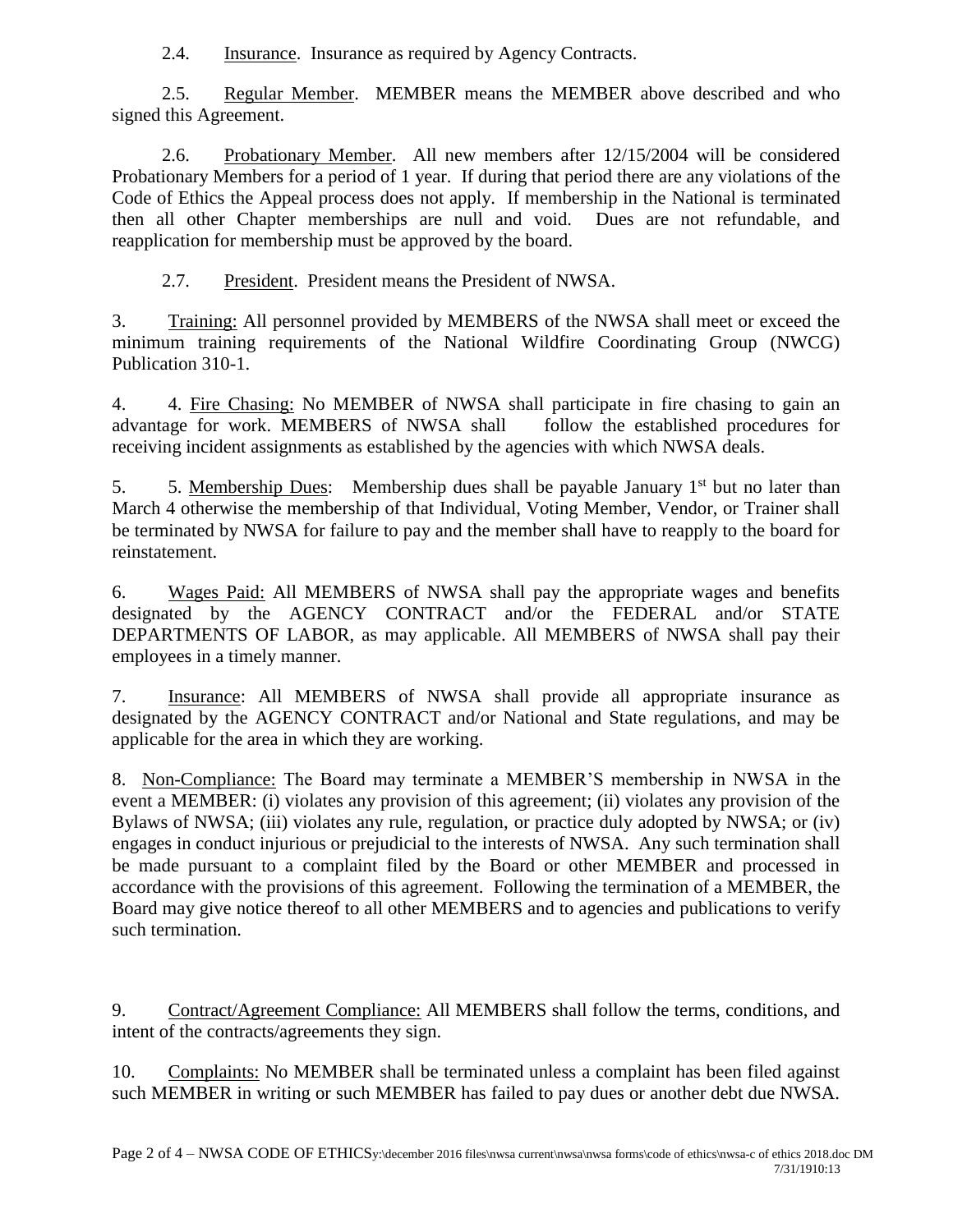Such complaint shall be documented. Examples of documentation may include, but are not limited to: Letters from agencies with the responsibility for legal compliance and other information to prove the accuracy of the complaint.

11. Hearings Panel: Complaints shall be delivered to or mailed to the Board. A copy of the complaint shall be mailed to the member against whom the complaint has been filed within 10 days of the date it is received by the Board. The Board may request from the MEMBER against whom the complaint has been filed a statement outlining the MEMBER's position relating to the complaint. If such information is requested from the MEMBER, the MEMBER shall have 10 days form the date of such complaint in which to provide the Board with the MEMBER statement. The President shall appoint a Hearing Panel consisting of the President and at least 2 members within twenty (20) days after receipt by the Board of complaint. The Hearings Panel shall provide written decision to the MEMBER against whom the complaint has been filed within twenty-five (25) days after the receipt of the complaint by the Board. If either the MEMBER or the Hearings Panel requests an extension, a 10 day extension may be granted at the sole discretion of the President.

12. Hearing Officer: From time to time, the board may appoint a Hearings Officer who will exercise the duties of the President and two (2) members of the Board described above.

13. Appeals Rights: Should the MEMBER against whom the complaint has been filed disagree with the decision of the Hearings Panel or the Hearing Officer, as the case may be, such MEMBER may appeal the decision within thirty (30) calendar days after the receipt of the decision. The appeal shall be filed in writing with the President. The appeal shall be reviewed by the "Appeals Panel" and the attorney for the NWSA. The decision of the Appeals Panel shall be final and shall be enforceable in any court of competent jurisdiction.

14. Appeal Panel: The Board shall appoint an Appeals Panel for each appeal. The Appeals Panel shall consist of the President of NWSA and two (2) members of the Board. The two (2) members of the Board who serve on the Appeals Panel for any appeal shall not be Board Members who were responsible for the review of the initial complaint. In the process of any appeal, either the MEMBER or the Appeals Panel may present or request that a hearing be held before the Appeals Panel. In any such hearing, the Appeals Panel shall make a final decision within 30 days of the date of the appeal, provided, however, that an extension of this date may be allowed in the sole discretion of the President. Any appeal shall be conducted in conformity with the rules of the American Arbitration Association as though the Appeals panel were the arbitrator.

15. Appeals Officer: >From time to time, the Board may designate an Appeals Officer other than the Hearings Office above described who will exercise the duties of the Appeals Panel described above.

16. Arbitration: Except as otherwise provided herein, any dispute between and MEMBER and the NWSA involving breach of contract, violation of statute, tort, or other claim between a MEMBER and the NWSA shall be submitted to arbitration according to the rules of the American Arbitration Association. The decision of the arbitrator therein shall be final and shall be enforceable in a court of competent jurisdiction. Except as provided herein, any MEMBER making a claim against the NWSA shall pay all costs of the arbitrator and shall pay an estimate of those costs to the arbitrator in advance.

17. Probationary Membership: For the period of one year following initial membership date